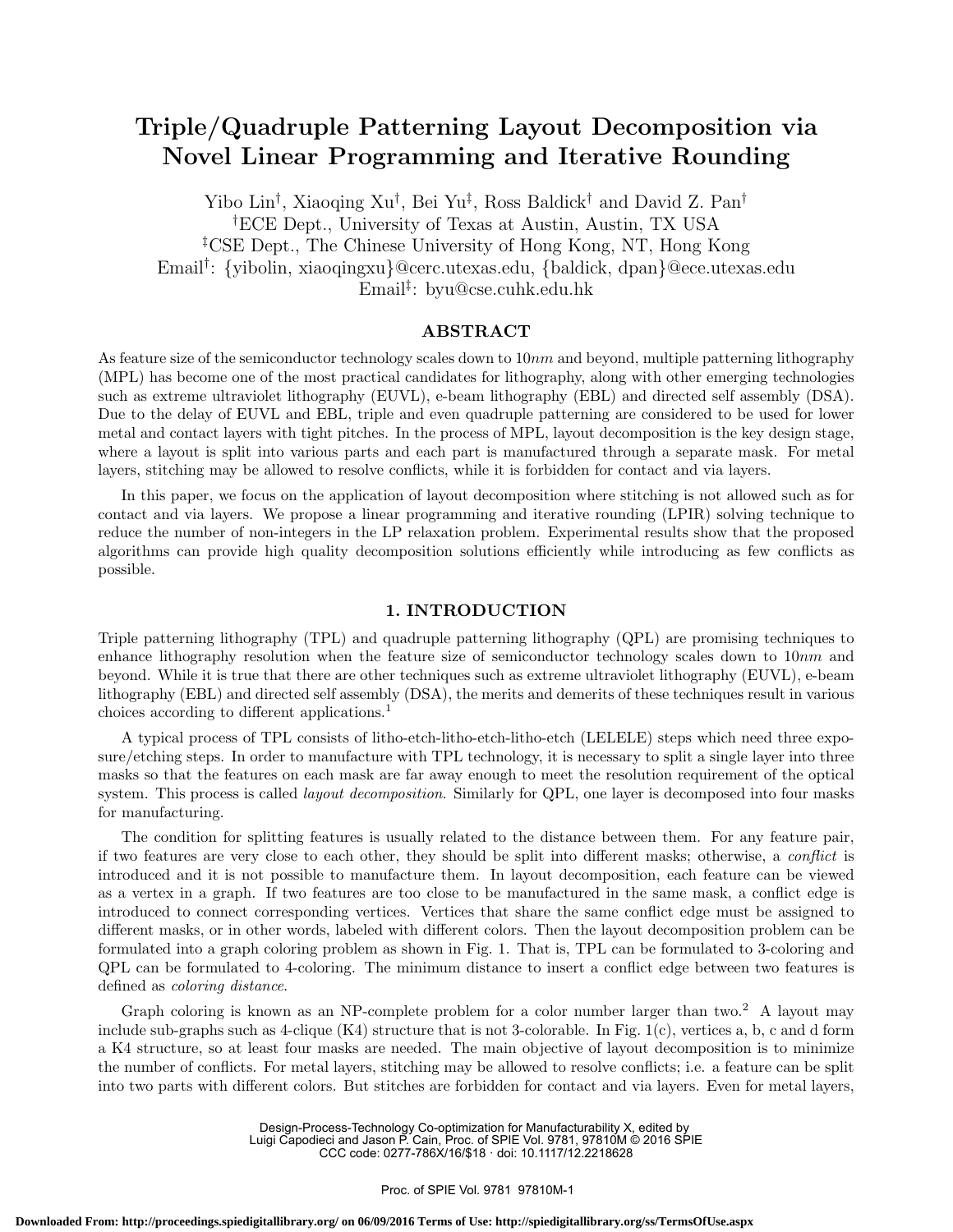

Figure 1. Multiple patterning layout decomposition: (a) metal layer conflict graph, (b) corresponding decomposition, (c) contact layer conflict graph, and (d) corresponding decomposition.

some fabs do not allow stitch insertion as it degrades the manufacturing yield. While layout decomposition is still different from traditional graph coloring, the NP-completeness still holds.

Various algorithms have been proposed for the MPL layout decomposition problem, including integer linear programming (ILP), semidefinite programming (SDP) and other heuristic approaches.<sup>3–9</sup> Although ILP can solve the problem optimally, it suffers from exponential runtime. SDP and other heuristic approaches are introduced to speedup the decomposition process with trade-offs between runtime and solution quality. In order to improve the feature uniformity on each mask, density balance is also introduced as a secondary optimization target during decomposition.<sup>10, 11</sup> For row based layout structures, even faster approaches have been proposed with the guarantee of optimality.12–15 For a single standard cell, Yu et al. proposed search based methods to enumerate all possible coloring solutions.<sup>16</sup> Besides, Yu et al. developed an incremental framework to accelerate conventional layout decomposition flow.<sup>17</sup> Recently, Guo et al. studied the lithography impact of different decomposition solutions based on lithography models.<sup>18</sup>

In this paper, we focus on the application of layout decomposition where stitching is not allowed such as for contact and via layers. Given a layout with either rectangles or polygons where stitch insertion is forbidden, our goal is to provide high quality decomposition results efficiently while introducing as few conflicts as possible. Our major contributions are listed as follows.

- 1. We develop a novel linear programming (LP) and iterative rounding scheme to solve layout decomposition efficiently with high performance.
- 2. We propose an odd cycle based technique to prune native non-integer solutions in the feasible set of LP, which can effectively reduce non-integer solutions in LP.
- 3. Experimental results show that our algorithm gets 1.8x speedup for TPL and 2.6x speedup for QPL compared with the state-of-the-art layout decomposer with less 2% degradation in final conflict numbers.

The rest of the paper is organized as follows. In Section 2, we discuss the preliminary and problem formulation. In Section 3, we explain the algorithms such as integer linear programming formulation, linear programming relaxation and our iterative rounding scheme. The experimental result is presented in Section 4 and we conclude this paper in Section 5.

# 2. PRELIMINARIES AND PROBLEM FORMULATION

### 2.1 Preliminaries

Given a layout with rectangular or polygon shapes, we construct decomposition graph where each feature is denoted by a vertex in the graph. An edge is inserted if two corresponding features have a distance smaller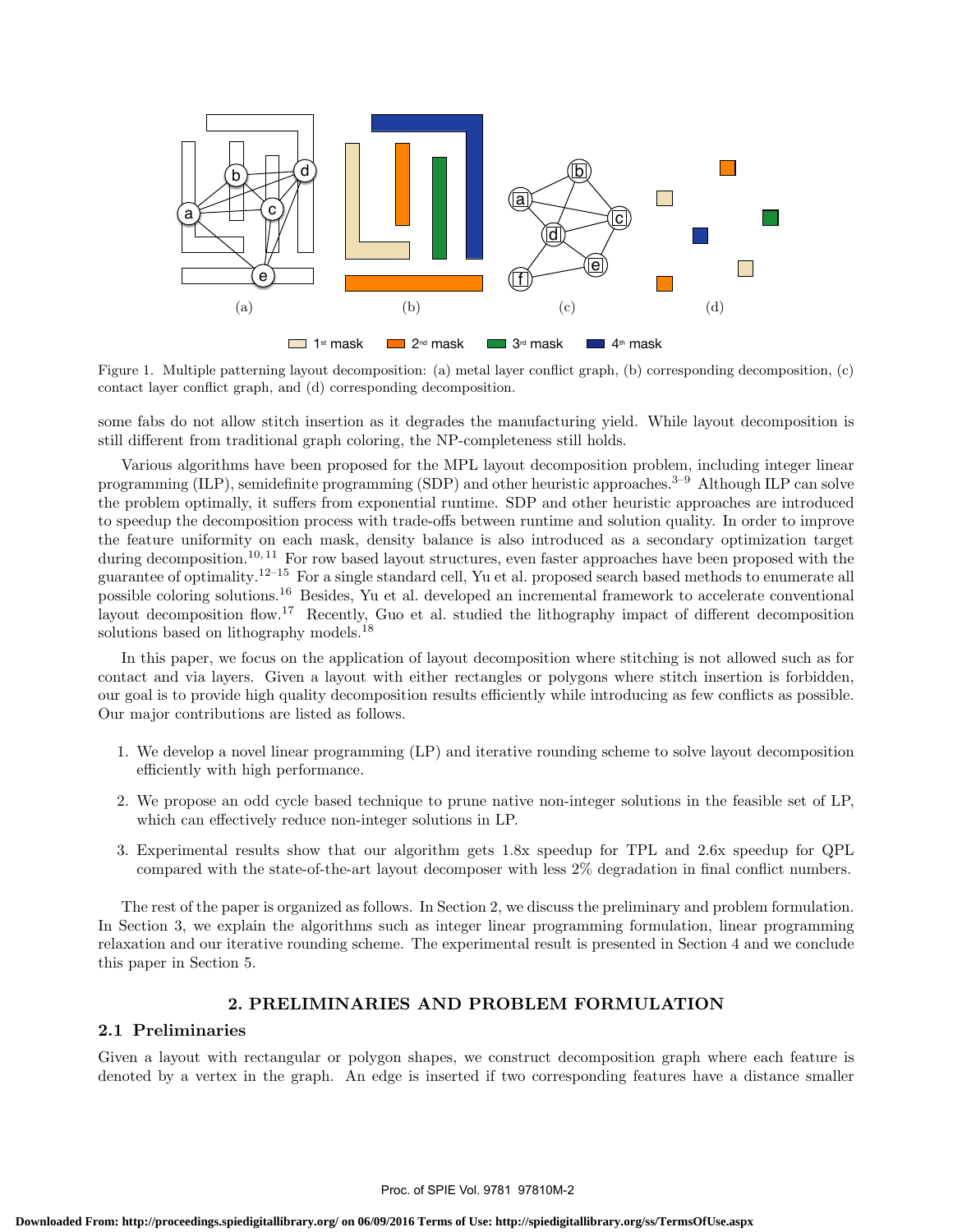

Figure 2. Example of (a) conflict and (b) unbalanced decomposition (c) balanced decomposition in triple patterning layout decomposition.

than a minimum coloring distance. In the decomposition graph, if two vertices connected by a conflict edge are assigned to same color, a conflict is generated. The main target during layout decomposition is to minimize the number of conflicts. Fig.  $2(a)$  shows an example of conflict where node c and d are assigned to the same mask, which results in a conflict highlighted by a red line.

In addition, the density of features at each mask should also be considered to reduce lithography hotspots and improve CD uniformity.<sup>11</sup> Fig. 2(b) and Fig. 2(c) compare two coloring solutions. The former one is unbalanced because most nodes are assigned to the first and second mask and the third mask has only one node. The latter has more uniform distribution of nodes on each mask. Therefore, during the decomposition process, it is necessary to maintain density uniformity in each mask as well as the density ratios along different colors.

### 2.2 Problem Formulation

Given a layout with features of rectangular or polygon shapes, decomposition graph is constructed. The layout decomposition problem assigns features to different colors such that the total number of conflicts is minimized and meanwhile the coloring density at each mask is balanced. The coloring density balancing is defined as the difference between the most frequently used color and the least frequently used color.<sup>3</sup>

### 3. ALGORITHMS

In this section, we will go over the overall flow of our algorithm. Then we introduce our ILP formulation of layout decomposition which is slightly different from conventional decomposition and explain its corresponding LP relaxation with the iterative rounding scheme in details.

### 3.1 Overall Flow

The overall flow of our framework is shown in the left part of Fig. 3. It first constructs conflict graph from the layout and performs graph simplification which will generate a set of simplified components. Each simplified component will be fed to kernel coloring algorithm based on linear programming and iterative rounding (LPIR). As some vertices are removed from the original graph to generate simplified components during graph simplification, it is necessary to recover them during post color assignment. In the end, the final coloring results are produced. The detailed flow for LPIR will be explained in Section 3.3.

### 3.2 ILP Formulation

Given a conflict graph  $G(V, E)$ , it is necessary to introduce two binary variables for each node to represent three/four colors in the TPL/QPL layout decomposition problem. The ILP formulation is shown in Formulation  $(1)$ . For each conflict edge in the edge set  $E_c$ , the situation of identical colors on both vertices is forbidden by Constraints (1c) to (1f); e.g. Constraint (1c) requires that  $x_{i1}$ ,  $x_{i2}$ ,  $x_{j1}$  and  $x_{j2}$  cannot be zero at the same time, which would otherwise result in conflict at edge  $e_{ij}$ , and so forth for the other constraints. Constraint (1b) is only used to eliminate the fourth color in TPL layout decomposition, so it is not needed in the QPL decomposition problem. Different from the ILP formulation in,<sup>3</sup> additional stitch edge variables are not introduced since stitch insertion is not allowed. There are no additional conflict variables either because we handle the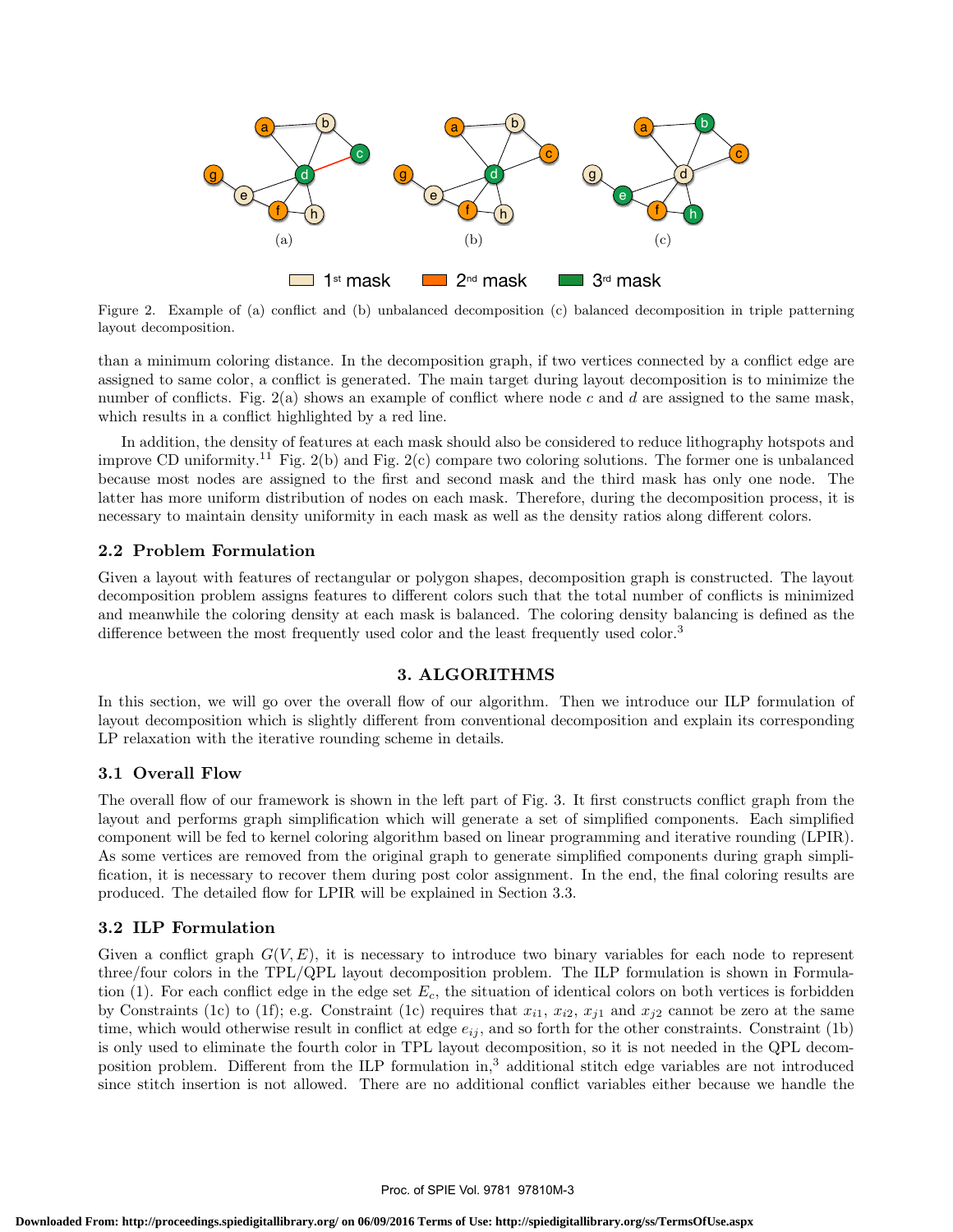

Figure 3. Overall flow for our coloring framework.

minimization of conflicts in the LP relaxation. Instead of minimizing the total cost from conflicts, the target of our ILP formulation is to seek a feasible color assignment to the variables while optimizing the changeable objective function.

$$
\min \quad \text{obj} \tag{1a}
$$

s.t. 
$$
x_{i1} + x_{i2} \le 1
$$
,  
\n $x_{i1} + x_{i2} + x_{i1} + x_{i2} \ge 1$ ,  $\forall e_{ij} \in E_c$ , (1c)

$$
x_{i1} + \bar{x}_{i2} + x_{j1} + \bar{x}_{j2} \ge 1, \quad \forall e_{ij} \in E_c,
$$
\n(1d)

$$
\bar{x}_{i1} + x_{i2} + \bar{x}_{j1} + x_{j2} \ge 1, \quad \forall e_{ij} \in E_c,
$$
\n(1e)

$$
\bar{x}_{i1} + \bar{x}_{i2} + \bar{x}_{j1} + \bar{x}_{j2} \ge 1, \quad \forall e_{ij} \in E_c,
$$
\n(1f)

$$
\bar{x}_{i1} = 1 - x_{i1}, \quad \forall i \in V,
$$
\n
$$
(1g)
$$

$$
\bar{x}_{i2} = 1 - x_{i2}, \quad \forall i \in V,
$$
\n<sup>(1h)</sup>

$$
x_{i1}, x_{i2} \in \{0, 1\}, \quad \forall i \in V. \tag{11}
$$

# 3.3 LPIR Flow

Although the ILP formulation is able to find optimal color assignment when there exists conflict free solution, it has exponential runtime and is not capable of minimizing total conflicts if there is at least one conflict in the optimal solution due to the infeasibility. With LP relaxation of the problem, it is possible to avoid the infeasibility issue and find a solution with few conflicts. The relaxation from ILP to LP will result in non-integer solutions, so it is critical to find a proper rounding scheme for quality guarantee.

The LPIR flow for our coloring framework is demonstrated in the right part of Fig. 3. The framework starts with the LP with an objective of zero. To deal with non-integers in the solution from LP, we identify some native non-integer solutions in the feasible set resulted from odd cycles. Then additional constraints are introduced to prune these native non-integer solutions. During each iteration, objective function is changed from the original LP formulation to push non-integer to integers. In particular, these additional constraints and objective function change will not break the feasibility of possible coloring assignment. We continue the LPIR iterations until no further improvement.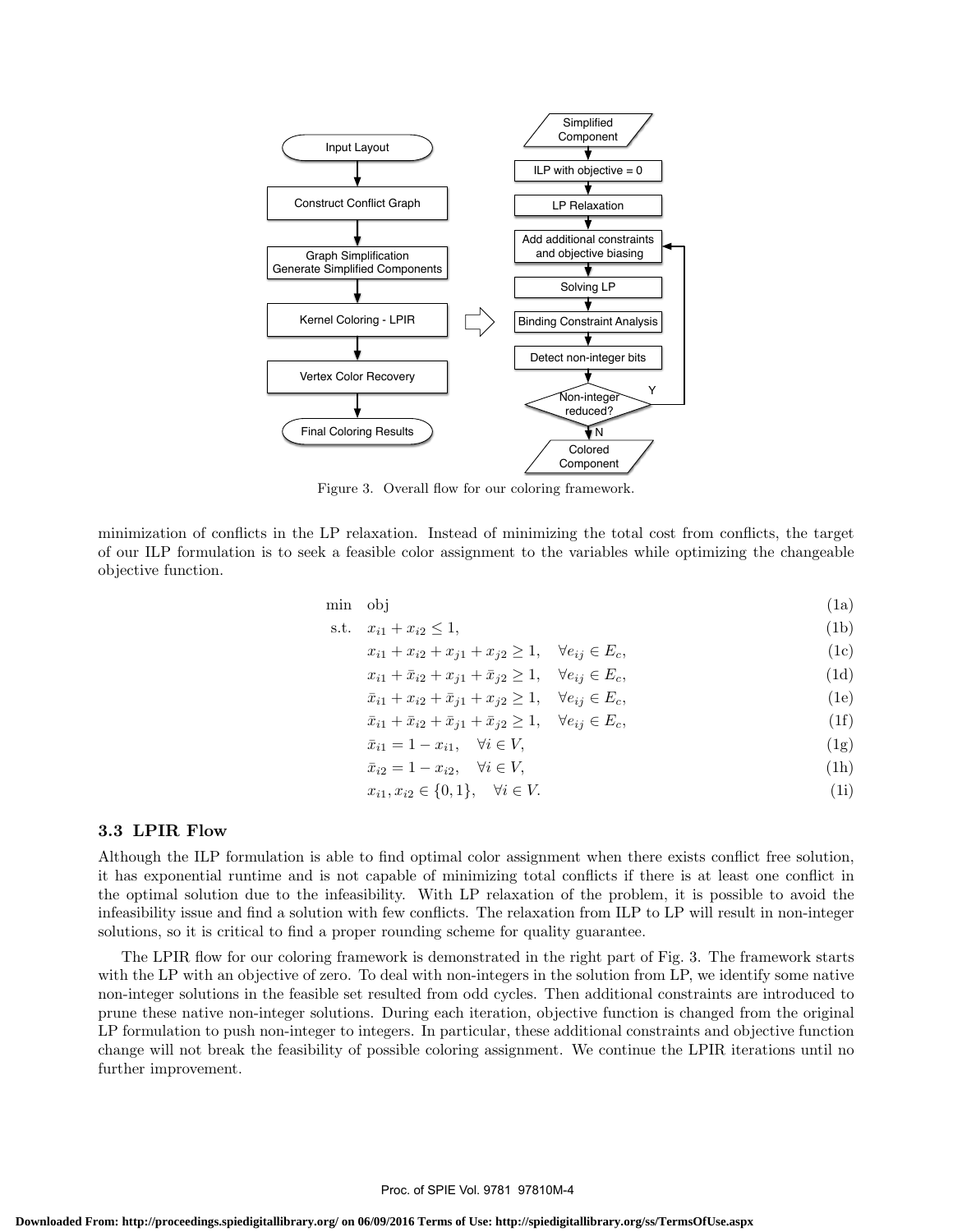### 3.4 Linear Programming and Iterative Rounding

The ILP formulation in (1) is relaxed to LP by replacing Constraint (1i) with  $0 \le x_{i1} \le 1$  and  $0 \le x_{i2} \le 1$ . The critical issue from LP relaxation is that it may introduce many non-integers in the solution, because a typical LP algorithm like simplex walks through the boundaries of the polyhedron space of feasible set and search for best solutions. It is very likely that the solutions at the boundaries of the polyhedron space contain non-integers. For instance, with the constraint (1g), a trivial feasible solution is  $x_{i1} = 0.5, x_{i2} = 0.5, \forall i \in V$ . As shown in Fig. 4, the feasible space for the LP is denoted as the light green region. The dash red line denotes the objective function with optimal value. The grids consisting of dashed black lines are possible solutions with integer bits. We can see that the optimal solution from LP is  $(0.5, 0.5)$ . Efficient techniques are needed to push the LP solution to those blue dots in the feasible region with integer solutions while being close to the optimal point.



Figure 4. The polyhedron for feasible linear programming solutions.

### 3.4.1 Odd Cycle Constraints

It is known that an odd cycle in a graph needs at least three colors. For the odd cycle example shown in Fig. 5, if the first bits of the vertices are equal, e.g.  $x_{i1} = x_{j1} = x_{k1} = x_{l1} = x_{m1} = 0$ , it is not possible to obtain a solution without conflicts by adjusting  $x_{i2}, x_{i2}, x_{k2}, x_{l2}, x_{m2}$ . The LP relaxation will produce all 0.5 solutions for  $x_{i2}, x_{i2}, x_{k2}, x_{l2}, x_{m2}$  to satisfy Constraints (1c) to (1f). These solutions are native non-integer solutions in the feasible set which should be pruned. To avoid such kind of situations, the first bits of the vertices should not be equal. Just like Fig. 5(b) shows, as long as  $x_{i1}, x_{j1}, x_{k1}, x_{l1}, x_{m1}$  are not all equal, it is very easy to find a coloring solution without any conflict. We can avoid the situation of equality of the first bits by adding following constraints, which forbids the cases of all zeros and all ones:

$$
x_{i1} + x_{j1} + x_{k1} + x_{l1} + x_{m1} \ge 1,\tag{2a}
$$

$$
(1 - xi1) + (1 - xj1) + (1 - xk1) + (1 - xl1) + (1 - xm1) \ge 1.
$$
 (2b)

It must be noted that although Constraints (2a) and (2b) disallow the first bits to be identical, it helps to resolve the potential conflicts and non-integers for the second bits. Similar technique can be applied to the second bits.

For a general odd cycle  $C$ , we have the following constraints.

$$
\sum_{i \in C} x_{i1} \ge 1,\tag{3a}
$$

$$
\sum_{i \in C} (1 - x_{i1}) \ge 1,\tag{3b}
$$

$$
\sum_{i \in C} x_{i2} \ge 1,\tag{3c}
$$

$$
\sum_{i \in C} (1 - x_{i2}) \ge 1,\tag{3d}
$$

#### Proc. of SPIE Vol. 9781 97810M-5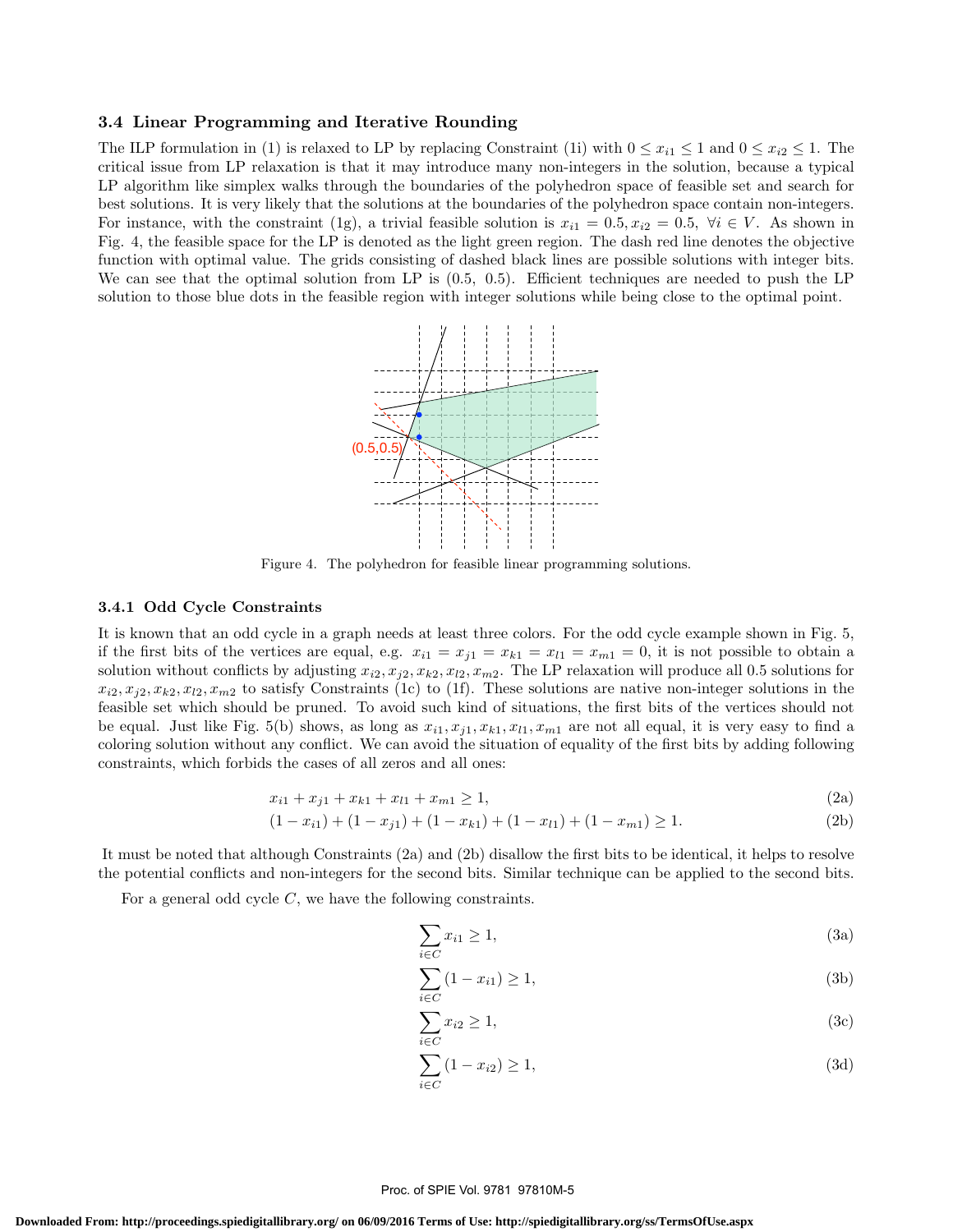where Constraint (3a) and (3b) forbid the possibility of the first bits to be all zeros or all ones; Constraint (3c) and (3d) forbid the same thing to the second bits. These constraints prune invalid solutions without losing the feasibility of the LP problem.



Figure 5. One possible odd cycle in the conflict graph (a) a coloring conflict from due to identical first bit values of nodes (b) resolved conflict.

### 3.4.2 Objective Function Biasing

To eliminate the non-integer results in an LP solution, one heuristic is to push the corresponding variables to 0 or 1 by adjusting the objective function. For example, if  $x_{i1}$  turns out to be 0.6, it indicates that  $x_{i1}$  has the tendency to 1; hence, we add  $(1 - x_{i1})$  to the objective function so that  $x_{i1}$  tends to be pushed to 1 during the next iteration. It can be generalized to following rules:

$$
obj = \begin{cases} obj + (1 - x_i), & \text{if } x_i > 0.5, \\ obj + (x_i), & \text{if } x_i < 0.5. \end{cases}
$$
 (4)

### 3.4.3 Binding Constraints Analysis

One drawback for the objective function biasing technique cannot handle non-integers like 0.5. Therefore, we propose a method to round those vertex with coloring solution  $(x_{i1}, x_{i2}) = (0.5, 0.5)$  pairwisely by analyzing the related binding constraints. For a constraint in LP, if the inequality turns out to be equality according to the LP solution, we call it *binding* and this constraint is called *binding constraint*.

Fig. 6 shows an example of constraints for a vertex whose solution is  $(0.5, 0.5)$ . Let  $S_{i1}$  be the set of constraints only related to  $x_{i1}$ ,  $S_{i2}$  be the set of constraints only related to  $x_{i2}$  and the set of shared constraints is denoted by  $S_{ic}$ . For simplicity during illustration, assume each constraint is formatted in such a way that all variables are on the left side of the inequality operator and only constants are on the right side. At the same time, the coefficients for  $x_{i1}$  should remain positive.

If all constraints in  $S_{i1}$  share the same kind of operators, such as " $\leq$ ", then these constraints will not be violated if  $x_{i1}$  is pushed from 0.5 to 0; similarly, if all operators are "≥", then  $x_{i1}$  can be pushed from 0.5 to 1. The condition also holds for  $x_{i2}$  by checking all constraints in  $S_{i2}$ . With the analysis above, we can generate a candidate rounded solution for  $(x_{i1}, x_{i2})$ . The solution will not be accepted unless the rounded solution also satisfies all constraints in  $S_{ic}$ . For the example in Fig. 6, we can generate a candidate rounded solution  $(0, 1)$ and then check if constraints in  $S_{ic}$  are satisfied as well. If true,  $(x_{i1}, x_{i2})$  are rounded to  $(0, 1)$ . This technique will not affect the feasibility of the LP.

### 3.4.4 Anchoring Highest Degree Vertex

During color assignment, one coloring solution can actually rotate to generate other coloring solutions. To reduce the solution space, it will not do harm to the optimality if one vertex of the graph is pre-colored. The degree of vertices in the graph varies from vertex to vertex, and the selection of pre-colored vertex leads to different coloring results. As a high-degree vertex has a large set of neighbors, the solution space will be largely reduced if its color is pre-determined. Therefore, when constructing the mathematic formulation, we anchor the color of the vertex with highest degree.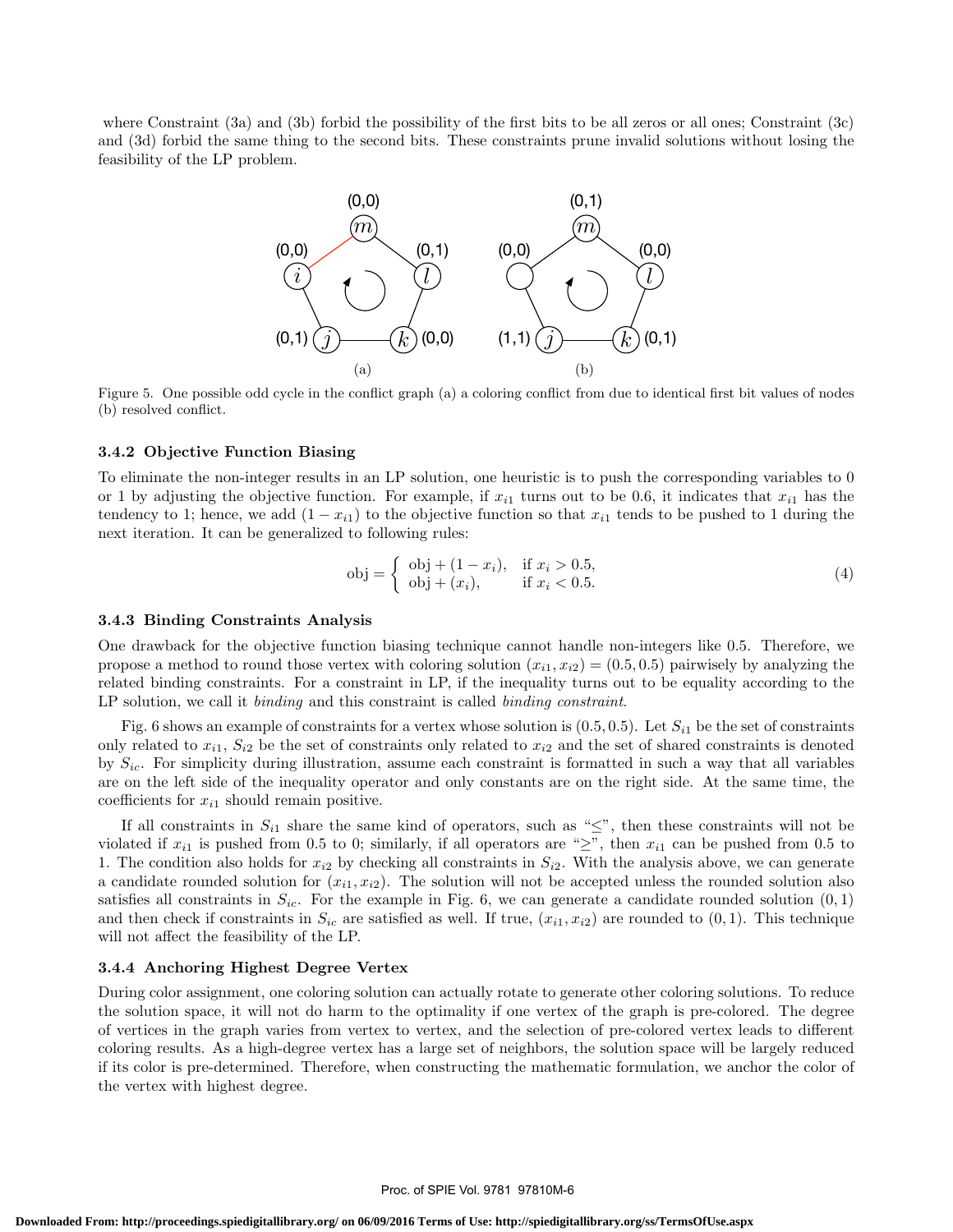

Figure 6. An example of binding constraints analysis.

# 3.5 Graph Simplification

Since the conflict graph constructed from initial layout is very large, we perform graph simplification to reduce the problem sizes. As the conflict graph is usually not strongly connected, independent components are extracted. Then for each independent component, two more steps are further adopted to simplify it: iterative vertex removal  $(IVR)^3$  and biconnected component extraction  $(BCE).<sup>5</sup>$  It shall be noted that if a simplification technique modifies the original graph, it needs a corresponding approach to recover the colors vertices at proper time. Since the two simplification methods we adopt will either remove vertices from the graph or divide graphs into components, we will also explain its recovery approach. In our experiment, IVR is performed before BCE, so during the recovery process, the recovery algorithm for IVR is executed after that of BCE.

### 3.5.1 Iterative Vertex Removal and Density Aware Recovery

In the graph coloring problem, if the degree of a vertex is smaller than the number of colors  $n$ , we can always remove it temporarily and assign color later, because its neighboring vertices in the graph will take at most  $n-1$ colors. There will always be available colors left for this vertex. When a vertex is removed, some other vertices may turn out to be removable, so this procedure can be performed iteratively, which is shown in Fig. 7. In each iteration, the removed vertices are pushed into a stack which is used to maintain the proper order during the vertex color recovery.



Figure 7. An example of iterative vertex removal in TPL.

When assigning color to removed vertices during vertex color recovery, it is necessary to keep the popping order of the stack. For the example of Fig. 7, we will assign color in a order of 5, 4, 3, 2, 1. During the recovery process, a vertex may have multiple available colors; e.g. if vertex 5 is assigned to color 1, then vertex 4 will have two candidate colors, i.e. 2 and 3, in TPL. The choices of colors in the recovery stage play an important role in color density balancing. Therefore, we design an algorithm to consider color density during recovery, shown in Alg. 1. The basic idea is to compute the priority for each candidate color c of vertex v based on the distance  $d_{c,v}$ with closest vertex of the same color c. The larger  $d_{c,v}$  is, the higher priority the color c has. Eventually, the candidate color with largest  $d_{c,v}$  will be chosen. The main loop from line 4 to line 17 in Alg. 1 iterates though the vertices with the order defined by the stack. For each candidate color of a vertex, the distance  $d_{c,v}$  is computed in line 7. The best color is computed from line 10 to line 15.

### 3.5.2 Biconnected Component Extraction and Color Recovery

In graph theory, a biconnected component is defined as a maximal biconnected subgraph. In TPL and QPL, we can divide a graph into biconnected components so that each component can be solved independently. Fig. 8 shows an example of biconnected component extraction. In the figure, the graph is split into three components  $a$ ,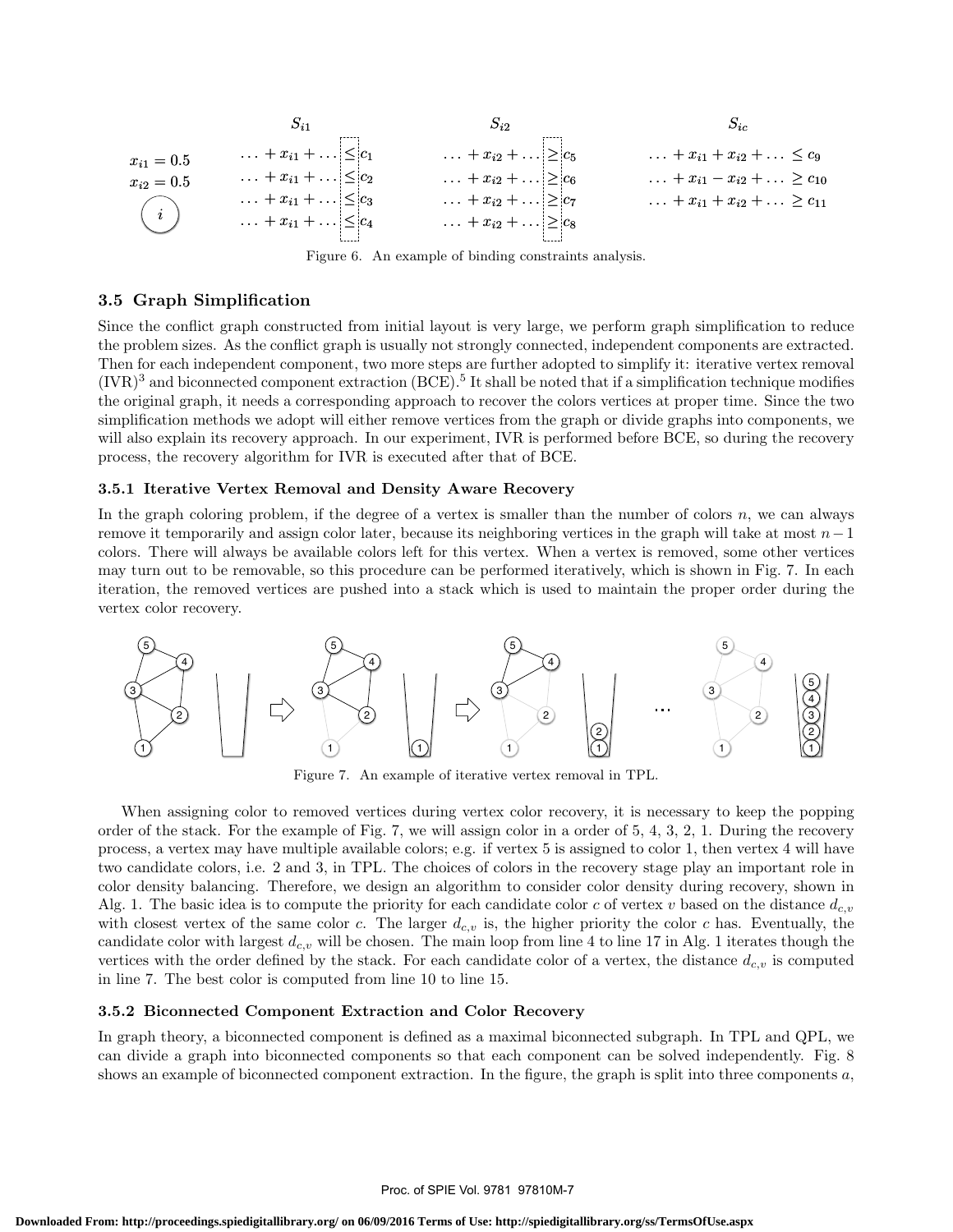Algorithm 1 Density Aware IVR Vertex Color Recovery

Require: A stack S containing uncolored vertices.

Ensure: Assign colors with balanced density.

- 1: Define available color set C for TPL/QPL and available color set  $C_v$  for vertex v;
- 2: Define distance  $d_{c,v}$  for vertex v as the distance with the closest vertex with color c;
- 3: Define best color  $bc_v$  for vertex v and  $bd_v$  as the corresponding distance;

```
4: while S \neq \emptyset do<br>5: v \leftarrow S.pop();5: v \leftarrow S.pop();<br>6: for c \in C do
 6: for c \in C do<br>7: Compute
                Compute d_{c,v};
 8: end for
 9: Compute C_v for vertex v;
10: bc_v \leftarrow -1, bd_v \leftarrow -\infty;<br>11: for c \in C_v do
11: for c \in C_v do<br>12: if d_{c,v} > bcif d_{c,v} > bd_v then
13: bd_v \leftarrow d_{c,v}, bc_v \leftarrow c;<br>14: end if
                end if
15: end for
16: Assign color bc_v to vertex v;
17: end while
```
 $b$ , and  $c$ . Vertex 3 is shared by component  $a$  and  $b$ ; vertex 4 is shared by component  $b$  and  $c$ . These components can be colored independently and reunited later.



Figure 8. An example of biconnected component extraction and color recovery.

Since each component is processed independently, it is likely to result in the condition that the colors of shared vertices in different components are different, like vertex  $3$  in component  $a$  and  $b$ . Therefore, color rotation is necessary during the process of recovery. The color assignments of component b should be rotated in such a way that vertex  $3'$  in component b has identical color to vertex  $3$  in component  $a$ . As the coloring solution of component b is changed, vertex 4 and vertex 4' no longer remain the same color, so component c should follow component b and rotate its coloring solution as well.

For a more general procedure of color rotation during the recovery, we can construct an undirected acyclic graph (UAG) in which each biconnected component is a vertex and two vertices are connected if the corresponding components share a vertex in the original graph. The color rotation for biconnected components can be solved by applying depth first search (DFS) to the UAG.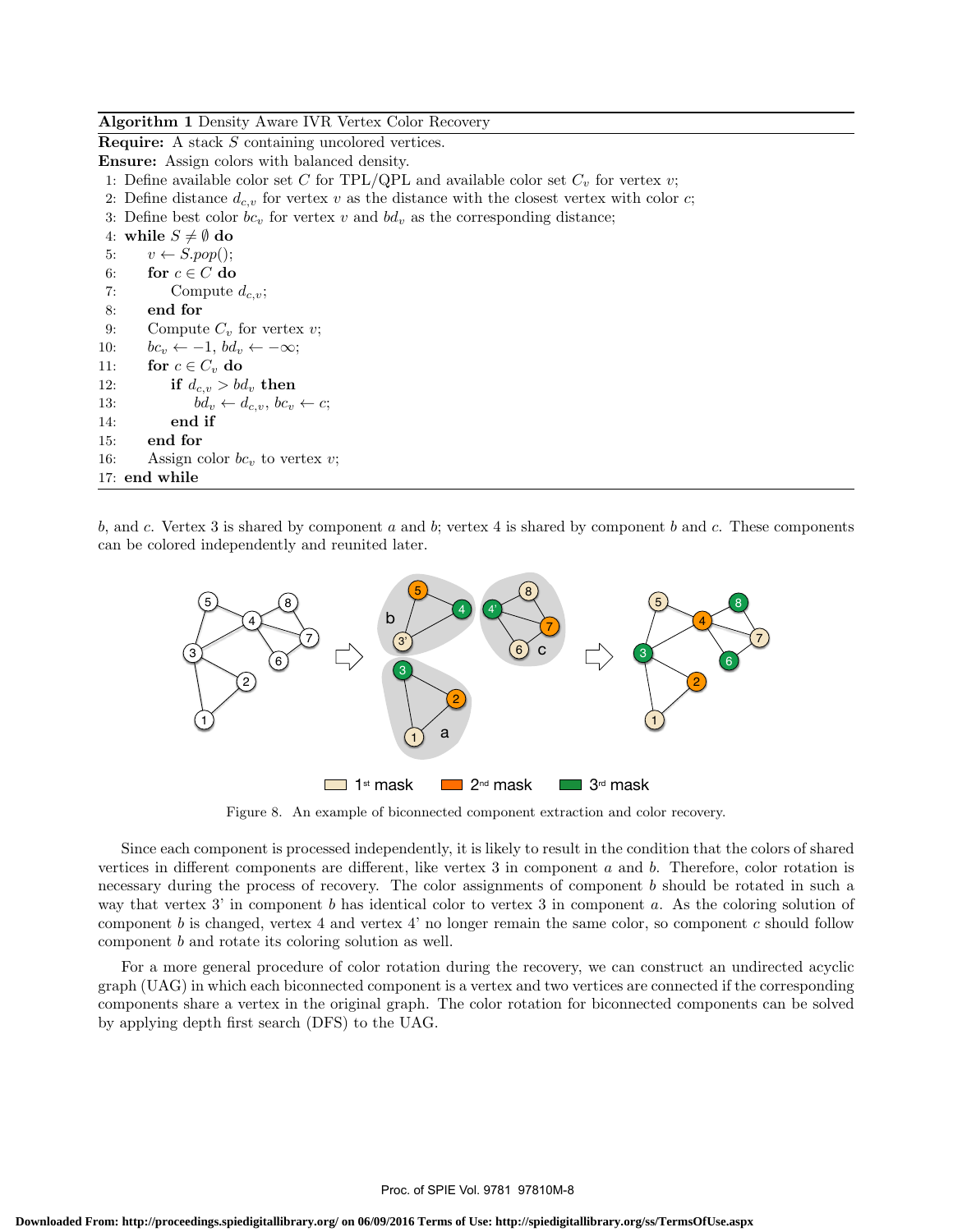### 4. EXPERIMENTAL RESULTS

Our algorithms were implemented in C++ and tested on an 8-Core 3.40 GHz Linux server with 32 GB RAM. The same benchmarks from Ref. 3 are used. Gurobi<sup>19</sup> is used as the ILP and LP solver. The minimum coloring distance for TPL is set to  $120nm$  and that for QPL is set to  $160nm$ . We compare our algorithm with the state-of-the-art ILP and SDP algorithms from Ref. 3 in Table 1.

| Circuit            | $ILP$ for $TPL^3$ |        | SDP for TPL <sup>3</sup> |                            | LPIR for TPL |                            | ILP for $QPL9$ |                            | $SDP$ for $QPL9$ |         | LPIR for OPL   |        |
|--------------------|-------------------|--------|--------------------------|----------------------------|--------------|----------------------------|----------------|----------------------------|------------------|---------|----------------|--------|
|                    | cn#               | CPU(s) | cn#                      | $\overline{\text{CPU}(s)}$ | cn#          | $\overline{\text{CPU}(s)}$ | cn#            | $\overline{\text{CPU}(s)}$ | cn#              | CPU(s)  | cn#            | CPU(s) |
| C432               | 4                 | 0.211  | 4                        | 0.273                      | 4            | 0.026                      | $\overline{2}$ | 0.237                      | $\overline{2}$   | 0.137   | $\overline{2}$ | 0.027  |
| C <sub>499</sub>   | $\Omega$          | 0.174  | 0                        | 0.071                      | $\Omega$     | 0.035                      | 5              | 0.296                      | 5                | 0.078   | 5              | 0.046  |
| C880               | $\overline{7}$    | 0.347  |                          | 0.078                      | 7            | 0.039                      |                | 0.083                      | 1                | 0.074   |                | 0.043  |
| C <sub>1355</sub>  | 3                 | 0.242  | 3                        | 0.185                      | 3            | 0.053                      | 4              | 0.292                      | 4                | 0.098   | 4              | 0.062  |
| C <sub>1908</sub>  |                   | 0.189  |                          | 0.148                      |              | 0.077                      | 4              | 0.389                      | 4                | 0.184   | 4              | 0.085  |
| C <sub>2670</sub>  | 6                 | 0.504  | 6                        | 0.186                      | 6            | 0.11                       | 6              | 0.464                      | 6                | 0.161   | 6              | 0.129  |
| C <sub>3540</sub>  | 9                 | 0.814  | 9                        | 0.25                       | 9            | 0.142                      | 3              | 0.337                      | 3                | 0.196   | 3              | 0.151  |
| C5315              | 9                 | 0.871  | 9                        | 0.361                      | 9            | 0.199                      | 14             | 1.053                      | 14               | 0.272   | 14             | 0.219  |
| C6288              | 205               | 10.988 | 205                      | 0.386                      | 205          | 0.263                      | 9              | 0.789                      | 9                | 0.261   | 9              | 0.224  |
| C7552              | 22                | 1.831  | 22                       | 0.509                      | 22           | 0.29                       | 15             | 1.343                      | 15               | $0.4\,$ | 15             | 0.384  |
| S <sub>1488</sub>  | $\overline{2}$    | 0.379  | 2                        | 0.132                      | 2            | 0.065                      | 6              | 0.381                      | 6                | 0.103   | 6              | 0.082  |
| S38417             | 95                | 28.784 | 95                       | 1.897                      | 95           | 1.069                      | 567            | 262.293                    | 567              | 4.004   | 573            | 1.965  |
| S35932             | 157               | 82.615 | 157                      | 5.642                      | 157          | 2.765                      | N/A            | >3600                      | 1792             | 18.994  | 1854           | 5.79   |
| S38584             | 230               | 81.172 | 230                      | 5.299                      | 230          | 2.817                      | N/A            | >3600                      | 1691             | 14.614  | 1727           | 4.781  |
| S <sub>15850</sub> | 212               | 71.115 | 212                      | 4.384                      | 212          | 2.662                      | N/A            | >3600                      | 1500             | 12.054  | 1521           | 4.419  |
| avg.               | 64                | 18.682 | 64                       | 1.320                      | 64           | 0.707                      | N/A            | >737.8                     | 376              | 3.442   | 383            | 1.227  |

Table 1. Comparison on Runtime and Performance

In Table 1, our algorithm is shown as LPIR. Conflict number is denoted by "cn#" and runtime is denoted by "CPU" in seconds. As stitch insertion is not allowed, the stitch number is always zero and thus not shown in the table. We can see that the LPIR algorithm is able to achieve minimum conflicts for all benchmarks in TPL with 26x speedup to ILP and 1.8x speedup to SDP. In QPL, the speedup from LPIR is even more impressive, which achieves 601x speedup to ILP and 2.8x speedup to SDP, while it only produces around 2\% more conflicts than SDP. The small degradation in conflicts is reasonable because designers need to manually fix conflicts by modifying the layout anyway.

We also study the density balancing of the experimental results, which is handled during the vertex recovery of IVR in Section 3.5.1. We adopt the metric of density variation  $\ln^{11}$  to evaluate our density uniformity as in following equation:

$$
\sigma = \frac{d_{max}}{d_{min}} - 1,\tag{5}
$$

where  $d_{max}$  is the maximum color density of all colors, and  $d_{min}$  is the minimum color density. In ideal case,  $\sigma$  should approach zero; i.e.  $d_{max}$  is equal to  $d_{min}$ . Table 2 shows the density variation of LPIR for TPL and QPL. We can see that in TPL, the average density variation is only 0.4% and most benchmarks have a variation approaching zero. For QPL, the average density variation is 3%, which is acceptable. The outlier of the variation in QPL lies in benchmark C432 which only contains 1109 vertices. Although there are only 25 more vertices assigned to the first mask than that to the fourth mask, the variation is large due to the small value of total vertices, because small benchmarks are more sensitive to small density variation.

# 5. CONCLUSION

In this paper, we propose a new and effective algorithm for layout decomposition problem for TPL and QPL. By utilizing the features in the polyhedron space of the feasible set, we approximate the ILP formulation with iterative rounding to the LP relaxation. Several techniques are proposed to shrink the polyhedron space without losing the feasibility, such as odd cycle constraints, binding constraint analysis and vertex anchoring. Experiment results show the effectiveness and efficiency of the algorithm compared with both ILP and SDP.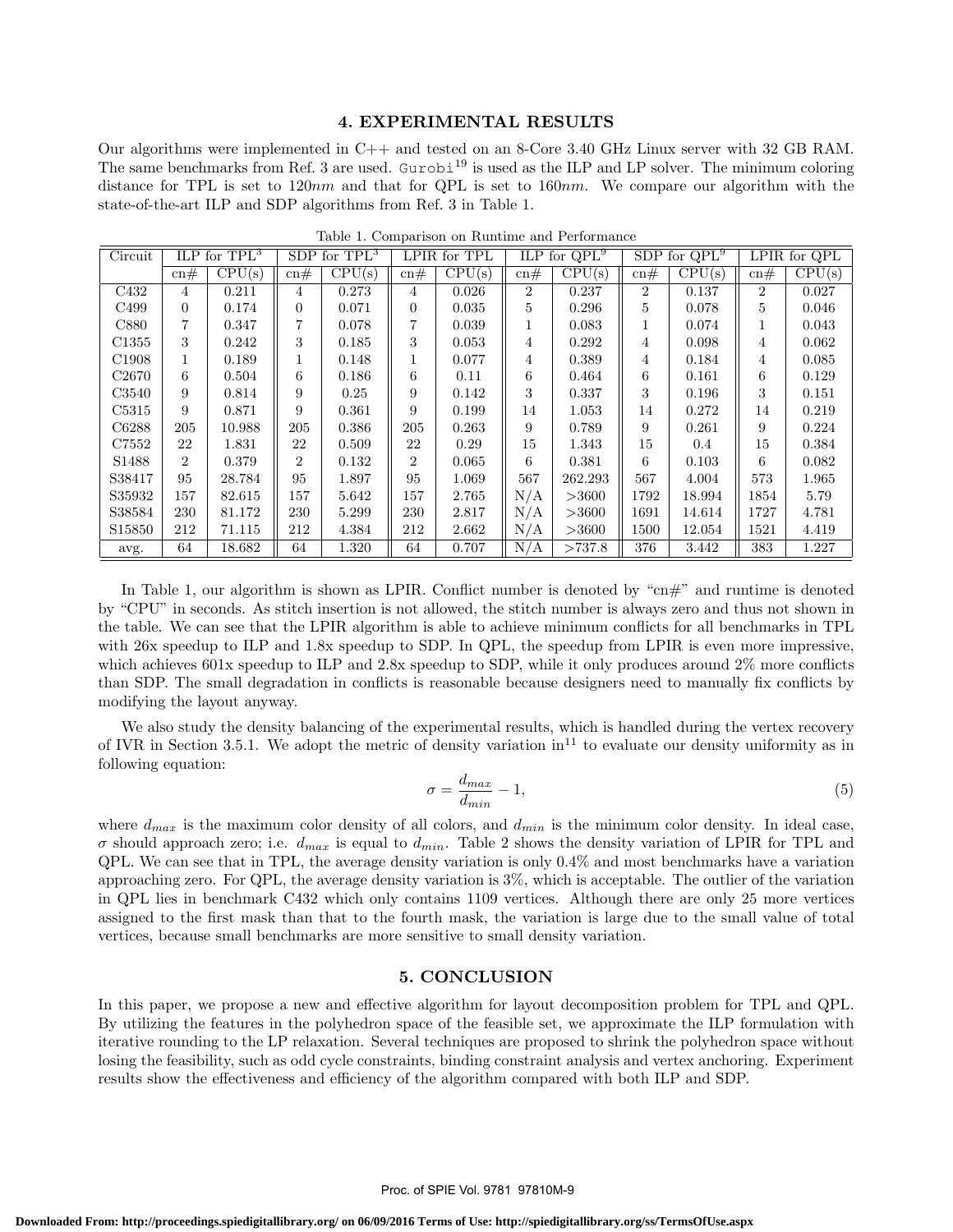| Table 2. Density Variation |              |              |  |  |  |  |  |  |
|----------------------------|--------------|--------------|--|--|--|--|--|--|
| Circuit                    | LPIR for TPL | LPIR for QPL |  |  |  |  |  |  |
| C432                       | $\,0.021\,$  | $\,0.093\,$  |  |  |  |  |  |  |
| C <sub>499</sub>           | 0.020        | 0.025        |  |  |  |  |  |  |
| C880                       | 0.001        | 0.011        |  |  |  |  |  |  |
| C1355                      |              | 0.013        |  |  |  |  |  |  |
| C <sub>1908</sub>          | 0.001        | 0.028        |  |  |  |  |  |  |
| C <sub>2670</sub>          | 0.003        | 0.015        |  |  |  |  |  |  |
| C3540                      |              | 0.008        |  |  |  |  |  |  |
| C5315                      | 0.005        | 0.001        |  |  |  |  |  |  |
| C6288                      | 0            | 0.007        |  |  |  |  |  |  |
| C7552                      | ∩            | 0.008        |  |  |  |  |  |  |
| S <sub>1488</sub>          | 0.004        | 0.016        |  |  |  |  |  |  |
| S38417                     | $\mathbf{0}$ | 0.043        |  |  |  |  |  |  |
| S35932                     | 0            | 0.067        |  |  |  |  |  |  |
| S38584                     | 0            | 0.054        |  |  |  |  |  |  |
| S15850                     | 0            | 0.055        |  |  |  |  |  |  |
| avg.                       | 0.004        | 0.030        |  |  |  |  |  |  |

# Acknowledgment

This work is supported in part by National Science Foundation (NSF), Semiconductor Research Corporation (SRC), and Chinese University of Hong Kong (CUHK) Direct Grant for Research.

### REFERENCES

- [1] Pan, D. Z., Yu, B., and Gao, J.-R., "Design for manufacturing with emerging nanolithography," IEEE Transactions on Computer-Aided Design of Integrated Circuits and Systems (TCAD) 32(10), 1453–1472 (2013).
- [2] Karp, R. M., [Reducibility among combinatorial problems ], Springer (1972).
- [3] Yu, B., Yuan, K., Ding, D., and Pan, D. Z., "Layout decomposition for triple patterning lithography," IEEE Transactions on Computer-Aided Design of Integrated Circuits and Systems (TCAD) 34, 433–446 (March 2015).
- [4] Ghaida, R. S., Agarwal, K. B., Liebmann, L. W., Nassif, S. R., and Gupta, P., "A novel methodology for triple/multiple-patterning layout decomposition," in [*Proceedings of SPIE*], 8327 (2012).
- [5] Fang, S.-Y., Chang, Y.-W., and Chen, W.-Y., "A novel layout decomposition algorithm for triple patterning lithography," IEEE Transactions on Computer-Aided Design of Integrated Circuits and Systems (TCAD) 33, 397–408 (March 2014).
- [6] Lucas, K., Cork, C., Yu, B., Luk-Pat, G., Painter, B., and Pan, D. Z., "Implications of triple patterning for 14 nm node design and patterning," in [Proceedings of SPIE], 8327 (2012).
- [7] Kuang, J. and Young, E. F., "An efficient layout decomposition approach for triple patterning lithography," in  $[ACM/IEEE$  Design Automation Conference  $(DAC)$ ], 69:1-69:6 (2013).
- [8] Zhang, Y., Luk, W.-S., Zhou, H., Yan, C., and Zeng, X., "Layout decomposition with pairwise coloring for multiple patterning lithography," in [IEEE/ACM International Conference on Computer-Aided Design  $(ICCAD)$ ], 170–177 (2013).
- [9] Yu, B. and Pan, D. Z., "Layout decomposition for quadruple patterning lithography and beyond," in  $[ACM/IEEE$  Design Automation Conference  $(DAC)]$ , 53:1-53:6 (2014).
- [10] Chen, Z., Yao, H., and Cai, Y., "SUALD: Spacing uniformity-aware layout decomposition in triple patterning lithography.," in [IEEE International Symposium on Quality Electronic Design (ISQED) ], 566–571 (2013).
- [11] Yu, B., Lin, Y.-H., Luk-Pat, G., Ding, D., Lucas, K., and Pan, D. Z., "A high-performance triple patterning layout decomposer with balanced density," in [IEEE/ACM International Conference on Computer-Aided Design (ICCAD), 163-169 (2013).